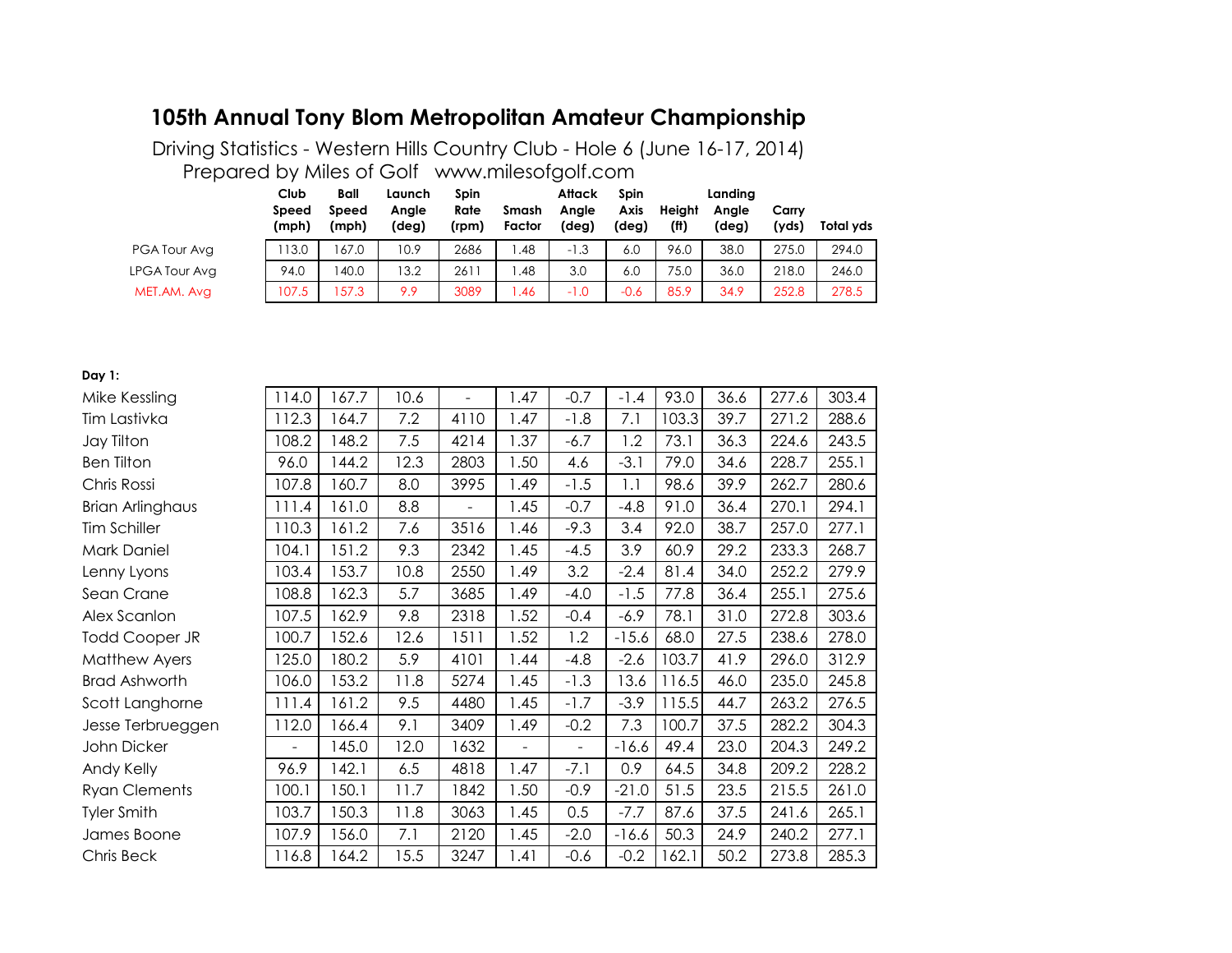| Greg Keyes              | 99.8  | 150.0 | 6.5               | 2952 | 1.50 | $-7.7$         | $-2.0$           | 44.8  | 24.5              | 212.4 | 248.1 |
|-------------------------|-------|-------|-------------------|------|------|----------------|------------------|-------|-------------------|-------|-------|
| <b>Brandon Ashworth</b> | 108.9 | 151.1 | 5.6               | 4524 | 1.39 | $-6.3$         | 8.5              | 72.3  | 37.3              | 228.1 | 247.0 |
| <b>Buzz Amann</b>       | 115.2 | 162.0 | 11.2              | 3211 | 1.41 | $-6.8$         | 2.5              | 112.6 | 41.6              | 270.7 | 289.9 |
| Jake Brinker            | 112.4 | 171.6 | 10.5              | 2912 | 1.53 | 0.6            | $-9.7$           | 97.4  | 35.3              | 291.9 | 316.5 |
| Keary Shaub             | 106.1 | 147.3 | 2.9               | 4844 | 1.39 | $-3.9$         | $\overline{7.1}$ | 56.2  | 33.2              | 208.6 | 228.7 |
| Derek Skidmore          | 114.4 | 169.6 | 8.1               | 2701 | 1.48 | $-2.7$         | 1.2              | 85.8  | 34.4              | 279.0 | 306.4 |
| Joseph Michael Dahm     | 106.6 | 149.4 | 13.3              | 5593 | 1.40 | $-0.7$         | $-0.1$           | 124.0 | 46.5              | 229.0 | 239.4 |
| <b>Tim Suess</b>        | 108.0 | 153.2 | 6.9               | 3889 | 1.42 | $-8.6$         | 7.6              | 69.4  | 33.5              | 240.4 | 265.6 |
| Zane Brownrigg          | 92.2  | 136.0 | 9.5               | 2536 | 1.48 | $-4.0$         | $-6.8$           | 52.2  | 26.5              | 212.8 | 244.1 |
| Matt Kern               | 99.8  | 149.7 | 14.3              | 1793 | 1.50 | 2.9            | 1.2              | 88.6  | 33.7              | 256.7 | 286.1 |
| Ron Johnson             | 103.4 | 153.5 | 10.9              | 1631 | 1.48 | 4.2            | $-29.4$          | 46.8  | 21.5              | 223.9 | 269.7 |
| Andrew Kinman           | 101.3 | 153.9 | $\overline{10.3}$ | 3018 | 1.52 | $-1.3$         | 12.1             | 87.4  | 36.1              | 255.5 | 276.8 |
| Lance Lucas             | 111.8 | 161.8 | 8.7               | 4314 | 1.45 | $-5.0$         | 5.6              | 105.2 | 41.6              | 260.5 | 277.2 |
| <b>Tyler Helfferich</b> | 116.7 | 160.3 | 7.3               | 4255 | 1.37 | $-2.9$         | 11.7             | 95.3  | 40.9              | 250.3 | 267.2 |
| Rob Chappell            | 109.9 | 165.4 | 14.5              | 2261 | 1.51 | 2.5            | 1.0              | 116.4 | 38.9              | 289.7 | 314.8 |
| Phil Russo              | 104.2 | 155.0 | 9.8               | 2920 | 1.49 | 1.0            | $-1.0$           | 82.9  | 34.1              | 260.2 | 285.6 |
| <b>Ed Steiber</b>       | 99.5  | 146.7 | 11.2              | 3691 | 1.47 | 0.4            | 9.0              | 95.5  | 38.7              | 240.6 | 260.3 |
| Keith Brackenridge      | 103.0 | 153.4 | 9.4               | 2139 | 1.49 | 0.9            | $-16.8$          | 50.3  | 24.1              | 221.0 | 264.5 |
| Merik Berling           | 108.5 | 142.1 | 3.9               |      | 1.31 |                | 5.2              | 5.0   |                   |       |       |
| Matt Schiller           | 110.0 | 145.6 | 14.1              | 1735 | 1.32 | 1.2            | $-4.6$           | 77.2  | 31.4              | 236.1 | 269.2 |
| Eric Brown              | 113.6 | 166.2 | 10.3              | 3713 | 1.46 | $-0.3$         | 0.7              | 122.3 | 43.5              | 276.1 | 292.0 |
| Jeffrey Cooper          | 111.8 | 162.9 | 11.3              | 2499 | 1.46 | 0.8            | 1.0              | 101.5 | 36.9              | 285.1 | 308.6 |
| <b>Trevor Stookey</b>   | 109.9 | 161.2 | 10.2              | 2503 | 1.47 | $-2.6$         | $-6.4$           | 82.9  | 33.8              | 264.9 | 292.2 |
| Cory Dulle              | 112.7 | 167.6 | 11.9              | 3197 | 1.49 | 2.3            | 12.9             | 126.5 | 43.8              | 283.2 | 299.9 |
| Joshua Schweinfurth     | 112.2 | 157.4 | 10.3              | 3159 | 1.40 | $-6.4$         | 7.7              | 88.3  | 36.2              | 256.2 | 279.6 |
| John Taylor             | 111.7 | 166.8 | 10.7              | 2668 | 1.49 |                | 2.7              | 99.7  | 36.2              | 278.5 | 305.0 |
| Chris Sabo              | 99.3  | 150.5 | 15.3              | 2508 | 1.52 | 5.9            | 6.4              | 110.0 | 40.4              | 259.2 | 280.9 |
| Joey Arcuri             | 110.5 | 164.2 | 7.6               | 3909 | 1.49 | $-3.1$         | 1.9              | 102.7 | 41.0              | 268.1 | 284.7 |
| Stephen Beamer          | 106.4 | 153.0 | 7.5               | 4740 | 1.44 | $-3.5$         | 2.6              | 93.8  | 41.0              | 237.0 | 252.4 |
| Ross Sharp              | 103.4 | 156.9 | 7.0               | 2120 | 1.52 | $-0.5$         | $-19.1$          | 42.4  | 20.4              | 222.1 | 270.0 |
| <b>Timothy Timmers</b>  | 107.8 | 162.0 | 12.8              | 3754 | 1.50 | 2.2            | $-1.0$           | 124.8 | 43.2              | 276.1 | 293.4 |
| Joshua Rhoads           | 112.6 | 166.5 | 13.8              | 3320 | 1.48 | 1.4            | $-3.5$           | 140.2 | $44.\overline{5}$ | 284.2 | 300.4 |
| Alex Siefke             | 104.5 | 158.5 | 10.6              | 4063 | 1.52 | $\overline{a}$ | $-5.7$           | 110.6 | 43.1              | 249.2 | 264.4 |
| Kevin Radecki           | 101.3 | 150.2 | 9.4               | 2706 | 1.48 | $-1.7$         | $-5.6$           | 71.0  | 30.7              | 249.6 | 277.5 |
| Nick Colvin             | 111.9 | 158.3 | 13.9              | 5473 | 1.41 | 1.6            | 15.0             | 146.4 | 49.5              | 246.7 | 255.0 |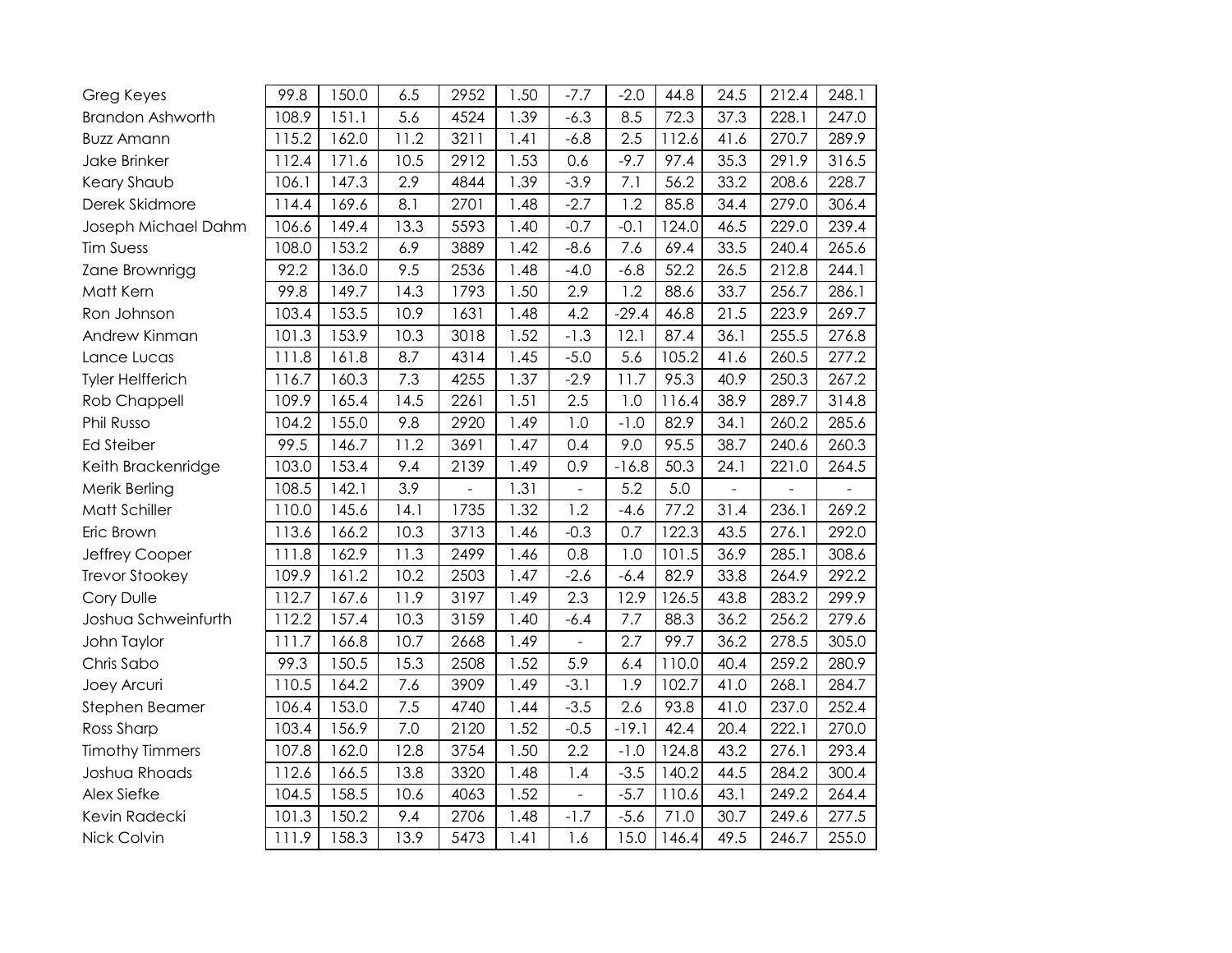| Patrick Allen         | 113.2 | 155.0 | 9.8  | 2512 | 1.37 | $-3.1$ | $-4.0$  | 62.9  | 26.2 | 244.3 | 284.9 |
|-----------------------|-------|-------|------|------|------|--------|---------|-------|------|-------|-------|
| Andrew Acomb          | 102.4 | 149.9 | 16.8 | 3131 | 1.46 | $-0.9$ | 13.3    | 128.0 | 41.4 | 264.5 | 283.9 |
| <b>Brady Carlson</b>  | 111.0 | 167.4 | 13.0 | 3326 | 1.51 | 1.2    | $-4.7$  | 132.4 | 44.2 | 287.7 | 304.5 |
| Kyle DeBord           | 114.4 | 171.5 | 11.3 | 2283 | 1.50 | 2.4    | $-20.4$ | 81.9  | 31.1 | 275.3 | 306.9 |
| Nickolas Stenger      | 102.5 | 153.8 | 12.9 | 3998 | 1.50 | 0.5    | 11.8    | 125.2 | 45.3 | 250.7 | 264.2 |
| Zach Adams            | 112.8 | 165.0 | 11.3 | 2662 | 1.46 | $-0.3$ | $-1.0$  | 103.7 | 37.3 | 289.3 | 313.0 |
| Jim Sheldon           | 123.0 | 182.6 | 8.7  | 3190 | 1.48 | $-4.4$ | 4.6     | 125.3 | 42.1 | 308.4 | 326.9 |
| Kevin Imhulse         |       | 143.4 | 11.3 | 2184 |      |        | $-38.2$ | 40.2  | 22.9 | 190.9 | 227.7 |
| <b>Todd Block</b>     | 99.5  | 150.2 | 14.0 | 2381 | 1.51 | $-1.7$ | 15.4    | 92.9  | 37.0 | 250.4 | 275.3 |
| George Rohde III      | 111.6 | 162.6 | 8.4  | 3744 | 1.46 | 0.8    | 7.7     | 104.1 | 41.7 | 265.5 | 282.2 |
| Scott Cooper          | 109.9 | 157.9 | 11.7 | 3193 | 1.44 | $-2.6$ | 9.7     | 114.0 | 42.0 | 260.1 | 277.9 |
| Michael Deye          | 119.5 | 176.1 | 6.5  | 2965 | 1.47 |        | $-20.1$ | 65.8  | 28.0 | 273.4 | 305.0 |
| Pete Betzold          | 104.2 | 154.7 | 9.9  | 4052 | 1.48 | $-1.8$ | 7.6     | 100.4 | 41.3 | 250.0 | 267.0 |
| Ryan Rieckhoff        | 113.7 | 168.1 | 13.8 |      | 1.48 | 3.1    | $-15.7$ | 82.3  | 29.9 | 274.9 | 312.1 |
| Corey Richmond        | 115.0 | 175.2 | 11.0 | 2570 | 1.52 | 0.3    | 8.7     | 107.8 | 39.0 | 303.3 | 324.4 |
| Nick Capozzoli        | 114.8 | 169.7 | 12.5 | 4046 | 1.48 | 3.0    | 4.0     | 152.7 | 49.4 | 278.9 | 289.3 |
| Bryan King            | 110.4 | 161.7 | 7.9  | 2585 | 1.46 | $-2.2$ | $-27.3$ | 51.5  | 25.4 | 225.5 | 265.5 |
| David Lambarth        | 112.0 | 165.1 | 9.0  | 3472 | 1.47 | $-0.3$ | 7.7     | 107.2 | 40.3 | 279.4 | 298.6 |
| <b>Brett Bauereis</b> | 117.3 | 169.8 | 11.1 | 2587 | 1.45 | $-0.2$ | $-11.6$ | 96.9  | 38.1 | 276.9 | 300.1 |
| Samuel Buse           | 104.5 | 152.2 | 13.2 | 5136 | 1.46 | 0.4    | $-2.1$  | 97.9  | 38.0 | 258.2 | 277.3 |
| <b>Todd Ruprecht</b>  | 113.1 | 161.0 | 7.1  | 3870 | 1.42 | $-1.8$ | 0.9     | 90.4  | 40.7 | 263.0 | 278.8 |
| Nick Lykins           | 114.7 | 167.8 | 10.8 | 3209 | 1.46 | $-0.2$ | 1.7     | 113.2 | 41.8 | 290.1 | 309.4 |
| <b>Brent Kraft</b>    | 100.5 | 144.3 | 13.7 | 3436 | 1.44 | 0.8    | 5.4     | 103.3 | 29.8 | 244.5 | 263.4 |
| Joe Bunnell           | 104.3 | 155.6 | 7.5  | 4146 | 1.49 | $-2.5$ | $-0.4$  | 88.7  | 37.1 | 250.0 | 270.3 |
| Mark Stocker          | 98.3  | 144.9 | 6.3  | 3289 | 1.47 | $-5.0$ | 16.6    | 61.7  | 32.8 | 221.9 | 249.2 |
| <b>Brian Sweeney</b>  | 109.6 | 160.0 | 8.2  | 4025 | 1.46 | $-6.2$ | 7.3     | 99.8  | 41.0 | 259.6 | 275.6 |
| Dan Vosel             | 95.3  | 144.7 | 16.8 | 2026 | 1.52 | 4.1    | $-4.2$  | 95.8  | 35.8 | 248.7 | 276.8 |
| Mike Noggler          | 96.0  | 145.2 | 12.1 | 1753 | 1.51 | $-0.6$ | $-1.7$  | 65.9  | 29.1 | 227.7 | 264.2 |
| David Johnson Jr      | 113.5 | 171.0 | 8.4  | 3016 | 1.51 | 0.1    | $-10.5$ | 95.5  | 39.0 | 271.4 | 292.1 |
| Jake Schrudder        | 98.0  | 140.6 | 5.1  | 2904 | 1.43 | $-0.7$ | 14.9    | 33.2  | 21.2 | 187.3 | 226.1 |
| Doug Danner           | 99.7  | 146.3 | 10.1 | 3076 | 1.47 | $-4.5$ | 9.1     | 70.6  | 34.3 | 228.9 | 254.7 |
| Shawn Spencer         | 109.1 | 155.8 | 9.0  | 4940 | 1.43 | $-4.0$ | 19.9    | 110.0 | 45.6 | 235.3 | 246.4 |
| <b>Tony Boeing</b>    | 105.4 | 155.9 | 13.9 | 1821 | 1.48 | 3.9    | $-0.5$  | 97.4  | 36.6 | 262.8 | 290.1 |
| Phil Sheldon          | 98.1  | 148.4 | 13.5 | 2540 | 1.51 | 3.7    | $-4.3$  | 85.1  | 35.1 | 241.9 | 269.1 |
| Scott Ross            | 108.0 | 155.2 | 9.9  | 3214 | 1.44 | 0.0    | 8.5     | 90.7  | 37.6 | 257.1 | 279.5 |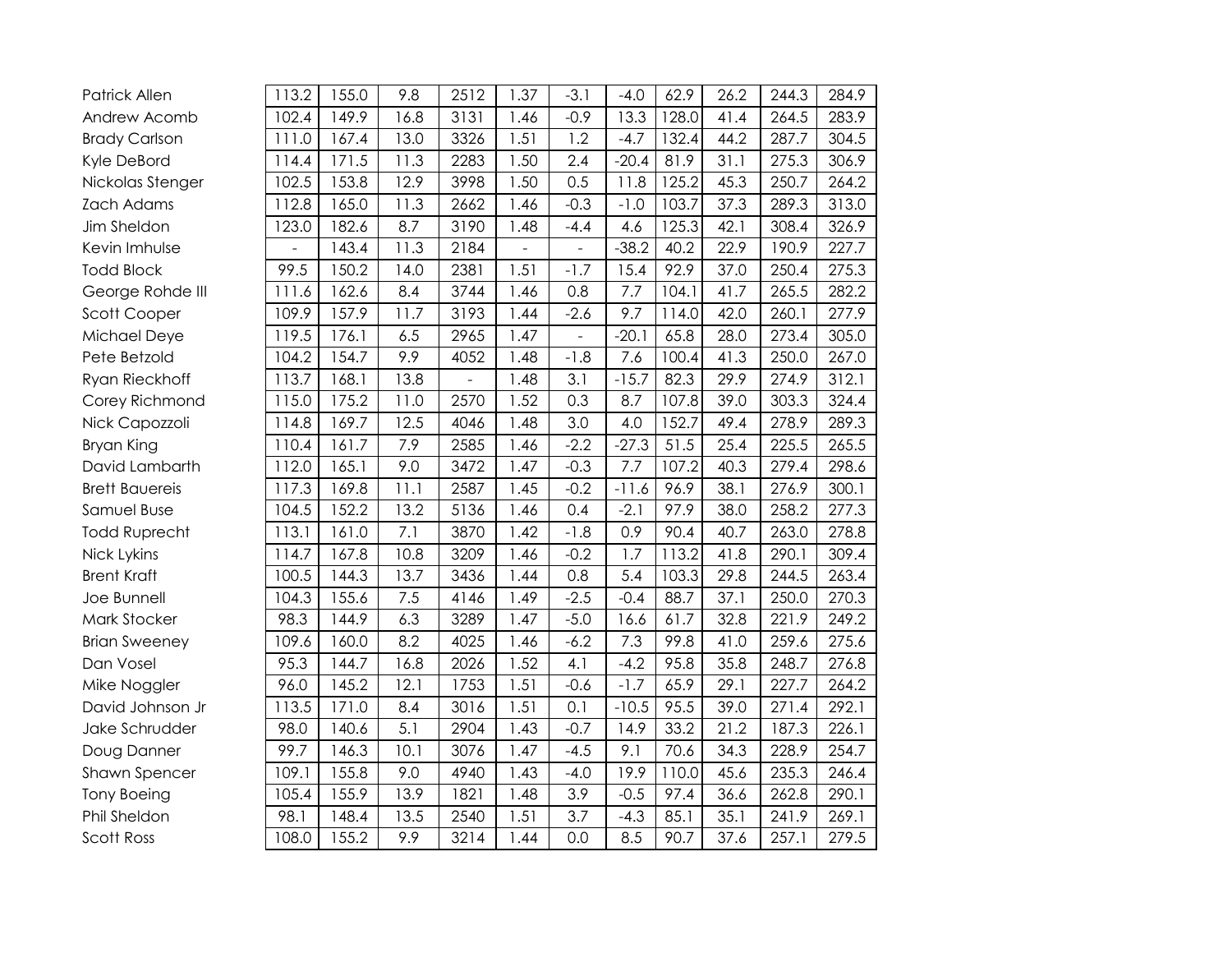| 780<br>ד דמר<br>E <sub>1</sub><br>າ ເຊ<br>108.5<br><b>Bob Spencer</b><br>50.6<br>10.0<br>282.9<br>51<br>64.U<br>237<br>- 1<br>20.U<br>ا ب.<br>ں.<br><u>.</u><br>. . |
|---------------------------------------------------------------------------------------------------------------------------------------------------------------------|
|---------------------------------------------------------------------------------------------------------------------------------------------------------------------|

### **DAY 2:**

| Brennen Walsh        | 115.0 | 161.7 | 10.4 | 3498 | 1.41 | 1.3            | 0.7     | 114.8 | 43.0 | 270.0 | 287.1 |
|----------------------|-------|-------|------|------|------|----------------|---------|-------|------|-------|-------|
| Chris Straley        | 106.5 | 160.3 | 10.4 | 2985 | 1.51 | 0.7            | 4.7     | 88.9  | 34.9 | 259.7 | 286.0 |
| Chris Hatke          | 110.1 | 160.4 | 7.0  | 2389 | 1.46 | $-1.0$         | $-26.6$ | 44.4  | 22.1 | 240.6 | 278.8 |
| <b>Brian Polark</b>  | 112.5 | 160.5 | 9.1  | 3804 | 1.43 | $-7.8$         | 5.5     | 104.1 | 40.3 | 261.2 | 280.5 |
| Roger Feeley         | 87.2  | 121.9 | 11.8 | 2201 | 1.40 | 9.3            | $-9.4$  | 40.1  | 23.0 | 169.9 | 207.6 |
| Greg Wheeler         | 100.7 | 151.1 | 12.6 | 2743 | 1.50 | 3.3            | $-9.2$  | 84.0  | 33.9 | 246.6 | 273.9 |
| Sam Meek             | 112.3 | 158.4 | 10.0 | 1628 | 1.41 | $-3.4$         | $-9.9$  | 56.5  | 25.9 | 232.0 | 275.5 |
| Ben O'Bryan          | 118.2 | 178.0 | 13.8 | 2049 | 1.51 | 4.4            | $-7.5$  | 111.6 | 36.7 | 296.3 | 323.6 |
| Jonathan Feldkamp Jr | 110.7 | 164.5 | 12.0 | 2551 | 1.49 | 1.8            | 2.8     | 93.7  | 34.4 | 288.3 | 314.7 |
| <b>Tim Gardner</b>   | 111.5 | 166.1 | 10.0 | 3061 | 1.49 | $-1.0$         | 7.7     | 102.1 | 38.9 | 282.5 | 304.3 |
| Andrew Mayborg       | 109.4 | 160.7 | 12.0 | 4108 | 1.47 | $-0.6$         | 14.6    | 121.3 | 43.2 | 268.5 | 283.6 |
| <b>Jeff Floyd</b>    | 104.8 | 154.0 | 6.5  | 2747 | 1.47 | $-3.3$         | $-12.4$ | 52.7  | 26.9 | 230.2 | 263.2 |
| Don Niehaus          | 96.3  | 143.0 | 10.5 | 2672 | 1.48 | 3.2            | 6.2     | 70.2  | 32.7 | 223.7 | 251.6 |
| Jim Huegel           | 99.3  | 148.3 | 6.6  | 2693 | 1.49 | 0.2            | 2.4     | 50.3  | 25.2 | 235.1 | 268.1 |
| Nick Fauber          | 103.9 | 152.4 | 6.3  | 2484 | 1.47 | 2.8            | 17.5    | 27.9  | 16.7 | 177.5 | 231.4 |
| Mason Eckley         | 108.1 | 157.4 | 15.5 | 2208 | 1.46 | 6.9            | $-6.4$  | 113.2 | 40.3 | 273.0 | 296.4 |
| Tyler Webb           | 96.1  | 136.6 | 4.4  | 3467 | 1.42 | 0.9            | 12.2    | 32.2  | 22.9 | 170.7 | 205.5 |
| Matthew Wetherill    | 107.0 | 153.6 | 13.2 | 2692 | 1.44 | $-3.4$         | 0.3     | 99.2  | 37.2 | 267.3 | 290.5 |
| Lee House            | 111.5 | 164.4 | 6.7  | 2631 | 1.47 | $-2.7$         | $-5.6$  | 61.5  | 28.7 | 253.2 | 287.9 |
| <b>Rich White</b>    | 104.6 | 152.6 | 11.2 | 4298 | 1.46 | $\overline{a}$ | 8.7     | 109.3 | 42.4 | 247.9 | 263.1 |
| Clayton Portz        | 109.1 | 154.8 | 11.1 | 3197 | 1.42 | $-3.6$         | 3.0     | 93.5  | 37.5 | 255.8 | 274.0 |
| Michael Wolfe        | 108.5 | 152.4 | 12.5 | 2517 | 1.40 | $-2.7$         | 14.2    | 88.9  | 34.3 | 255.8 | 283.6 |
| Paul Huber           | 111.6 | 165.7 | 8.9  | 3082 | 1.48 | $-6.6$         | 1.8     | 100.9 | 38.0 | 283.6 | 305.3 |
| <b>Brad Mitchell</b> | 105.4 | 159.0 | 12.4 | 2549 | 1.51 | $-0.1$         | 6.9     | 95.9  | 36.1 | 271.5 | 295.6 |
| Griffin Flesch       | 90.0  | 130.2 | 13.7 | 3733 | 1.45 | 1.8            | 8.7     | 79.0  | 35.5 | 210.2 | 229.7 |
| Jim Ebel             | 104.7 | 155.8 | 6.0  | 3180 | 1.49 | $-8.7$         | $-2.6$  | 58.0  | 29.1 | 243.7 | 272.0 |
| <b>Justin Fender</b> | 100.3 | 150.2 | 6.2  | 1792 | 1.50 | 5.4            | $-12.7$ | 29.5  | 17.6 | 179.4 | 235.0 |
| Jared Howard         | 117.6 | 171.4 | 7.0  | 1841 | 1.46 | $-5.3$         | $-11.0$ | 55.7  | 24.0 | 272.1 | 311.7 |
| David Wetterich      | 117.2 | 175.1 | 7.2  | 3053 | 1.49 | $-4.1$         | 6.9     | 92.0  | 35.1 | 288.2 | 314.6 |
| Alex Ebel            | 113.7 | 163.4 | 5.3  | 4099 | 1.44 | $-3.8$         | 0.4     | 77.7  | 36.3 | 258.1 | 279.3 |
| Zach Willmes         | 105.4 | 154.5 | 10.3 | 3298 | 1.47 | $-1.7$         | 5.3     | 97.0  | 38.4 | 256.7 | 278.0 |
| Robert Wagner        | 102.4 | 148.3 | 6.9  | 4733 | 1.45 | $-3.7$         | 4.0     | 82.8  | 38.3 | 227.0 | 243.4 |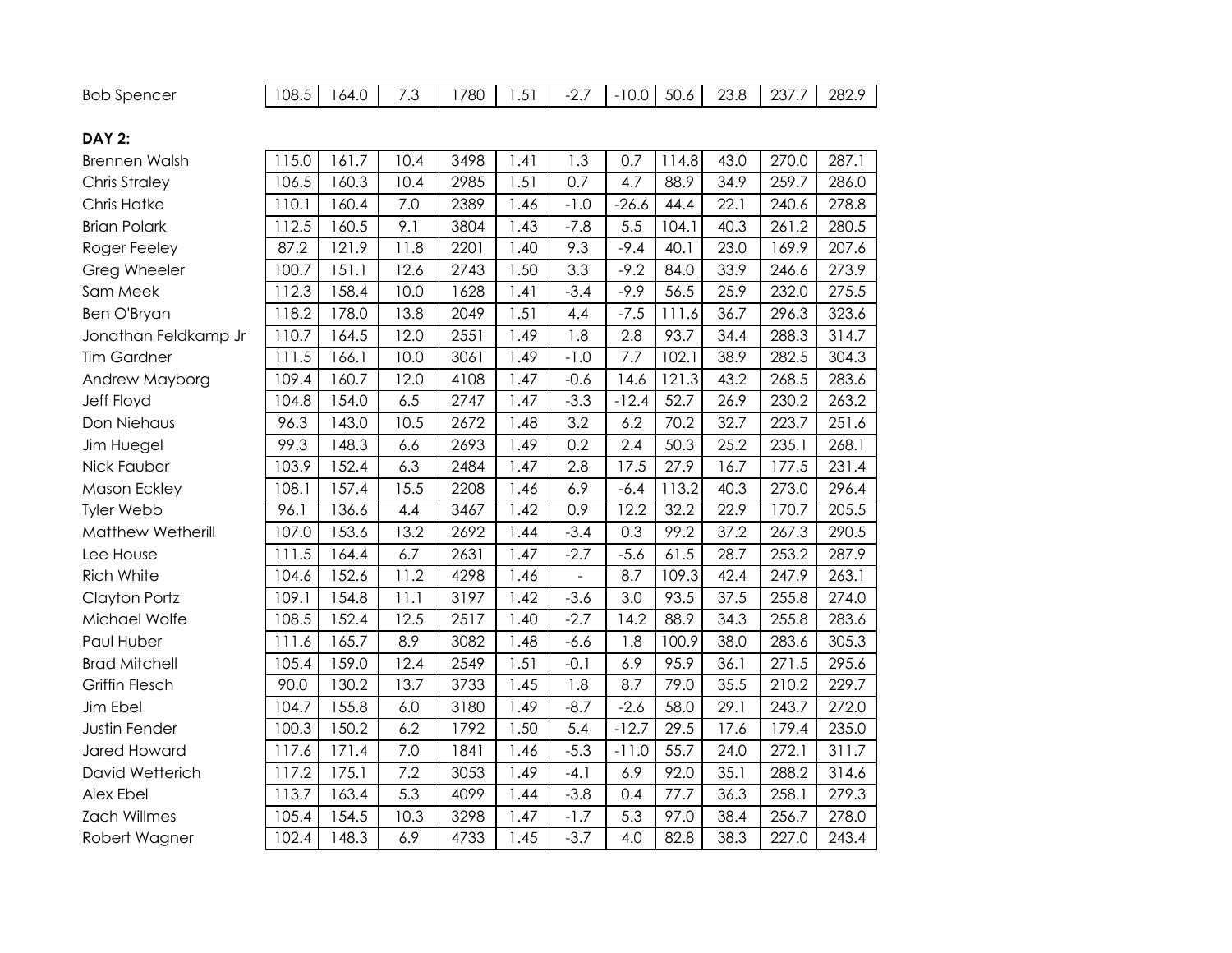| <b>Bob Herbert</b>    | 104.8              | 152.8 | 13.0 | 2329 | 1.46 | 2.3    | $-21.0$ | 68.5  | 27.5 | 241.7 | 278.1 |
|-----------------------|--------------------|-------|------|------|------|--------|---------|-------|------|-------|-------|
| Ed McCoy              | 93.6               | 136.6 | 8.9  | 1958 | 1.46 | $-1.4$ | $-30.8$ | 29.5  | 16.7 | 166.2 | 216.1 |
| Matt Wetterich        | 107.7              | 159.3 | 11.6 | 3080 | 1.48 | 3.9    | 0.7     | 110.4 | 41.9 | 271.6 | 290.4 |
| John Meinking         | 99.0               | 144.4 | 6.6  | 2975 | 1.46 | $-4.6$ | 9.6     | 52.3  | 29.4 | 214.7 | 246.5 |
| Kyle Miller           | 123.4              | 180.6 | 6.3  | 3600 | 1.46 | $-1.5$ | 8.2     | 100.2 | 37.6 | 303.1 | 324.2 |
| Kurt Webb             | 109.3              | 165.6 | 12.2 | 2199 | 1.52 | 3.2    | $-13.2$ | 85.5  | 32.5 | 276.1 | 303.5 |
| Charles Nieman        | 96.3               | 146.0 | 7.6  | 2155 | 1.52 | 3.2    | $-27.7$ | 40.2  | 22.6 | 221.9 | 257.3 |
| <b>Daniel Poole</b>   | 105.0              | 148.9 | 8.9  | 3629 | 1.42 | $-5.6$ | $-3.9$  | 84.2  | 37.3 | 238.0 | 257.5 |
| Phillip Gilmore       | 112.2              | 169.1 | 11.7 | 2579 | 1.51 | 5.9    | $-7.5$  | 94.6  | 35.1 | 276.0 | 303.3 |
| Nick Piening          | 103.4              | 157.4 | 6.0  | 3971 | 1.52 | $-6.7$ | 1.9     | 67.7  | 33.8 | 241.8 | 262.6 |
| <b>Brad Marsh</b>     | 112.7              | 165.8 | 11.0 | 1962 | 1.47 | $-0.9$ | $-14.2$ | 77.2  | 30.2 | 268.8 | 303.1 |
| Jim Volpenhein        | 109.6              | 163.0 | 11.1 | 2634 | 1.49 | $-1.6$ | 1.3     | 104.0 | 39.2 | 274.6 | 297.2 |
| James Heskamp Jr      | 109.4              | 151.9 | 6.3  |      | 1.39 | $-6.3$ | 16.3    | 80.3  | 37.9 | 225.3 | 243.4 |
| <b>Eddie Fink</b>     | 110.2              | 156.3 | 6.5  | 3408 | 1.42 | 2.1    | 8.7     | 68.4  | 33.3 | 248.6 | 273.0 |
| Joe Harten            | 97.0               | 138.9 | 6.8  | 3641 | 1.43 | $-6.7$ | 2.8     | 52.9  | 30.1 | 216.3 | 239.8 |
| Michael Eckstein      | 108.4              | 144.2 |      |      | 1.33 | $-7.7$ |         |       |      |       |       |
| Cody Martin           | 112.6              | 165.2 | 9.8  | 3077 | 1.47 | $-3.2$ | 6.5     | 103.2 | 38.3 | 284.6 | 305.2 |
| Tyler Overberg        | 111.7              | 161.2 | 12.6 | 3219 | 1.44 | 1.7    | 6.0     | 119.3 | 41.6 | 276.6 | 295.0 |
| Derek Gustafson       | 96.2               | 136.8 | 12.5 | 3038 | 1.42 | 4.0    | 0.6     | 76.0  | 33.3 | 223.1 | 249.3 |
| Ross Ewing            | 108.6              | 161.5 | 11.8 | 2079 | 1.49 | $-1.2$ | 3.2     | 88.6  | 33.7 | 269.9 | 299.1 |
| Michael Misleh Jr     | 109.1              | 157.6 | 6.3  | 4529 | 1.44 | $-5.0$ | 6.3     | 81.4  | 36.2 | 244.6 | 263.5 |
| Evan Probst           | 112.3              | 167.2 | 10.0 | 2394 | 1.49 | $-0.4$ | 4.2     | 85.9  | 32.9 | 289.1 | 316.6 |
| Patrick Huston        | 108.4              | 164.8 | 5.9  | 1805 | 1.52 | $-9.6$ | $-14.1$ | 33.7  | 16.7 | 213.9 | 271.8 |
| Wyatt Frazier         | 110.6              | 161.6 | 12.9 | 2148 | 1.46 | $-0.7$ | 5.5     | 98.6  | 35.3 | 286.0 | 311.9 |
| Chad Howard           | 107.7              | 150.2 | 10.8 | 4612 | 1.39 | 1.0    | 10.2    | 110.9 | 44.5 | 234.4 | 248.3 |
| Richard Newsom Jr     | 95.4               | 145.3 | 18.3 | 2807 | 1.52 | 6.8    | 4.4     | 126.6 | 43.6 | 256.8 | 274.5 |
| Michael Marcagi       | 107.9              | 163.7 | 10.2 | 2223 | 1.52 | 1.8    | 3.4     | 84.6  | 32.4 | 277.5 | 308.9 |
| Carter Hibbard        | 116.8              | 172.6 | 6.2  | 2832 | 1.48 | $-6.1$ | 0.0     | 71.1  | 31.3 | 279.3 | 309.1 |
| Chad Winstel          | 112.1              | 164.7 | 12.2 | 3134 | 1.47 | 0.7    | 6.7     | 125.4 | 41.7 | 286.8 | 305.7 |
| Chris Mazzaro         | 106.1              | 157.6 | 10.5 | 3328 | 1.49 | $-1.0$ | $-1.0$  | 96.8  | 36.4 | 261.5 | 285.1 |
| Gordon Willins        | 96.4               | 146.3 | 12.7 | 2887 | 1.52 | 0.7    | 5.2     | 86.1  | 36.0 | 242.0 | 266.0 |
| Matt Nickoson         | 114.8              | 170.0 | 11.1 | 2578 | 1.48 | 0.1    | $-14.6$ | 105.9 | 38.1 | 290.8 | 313.7 |
| Sam Melton            | 107.5              | 161.1 | 6.4  | 1880 | 1.50 | $-0.9$ | $-19.6$ | 32.2  | 16.7 | 200.8 | 258.1 |
| Craig Fischer         | $\overline{1}12.0$ | 157.7 | 6.4  | 4428 | 1.41 | $-2.0$ | 1.1     | 69.5  | 33.6 | 249.5 | 272.5 |
| <b>Robert Pickett</b> | 108.1              | 156.7 | 8.4  | 2835 | 1.45 | 3.6    | $-3.4$  | 63.8  | 28.7 | 251.6 | 283.1 |